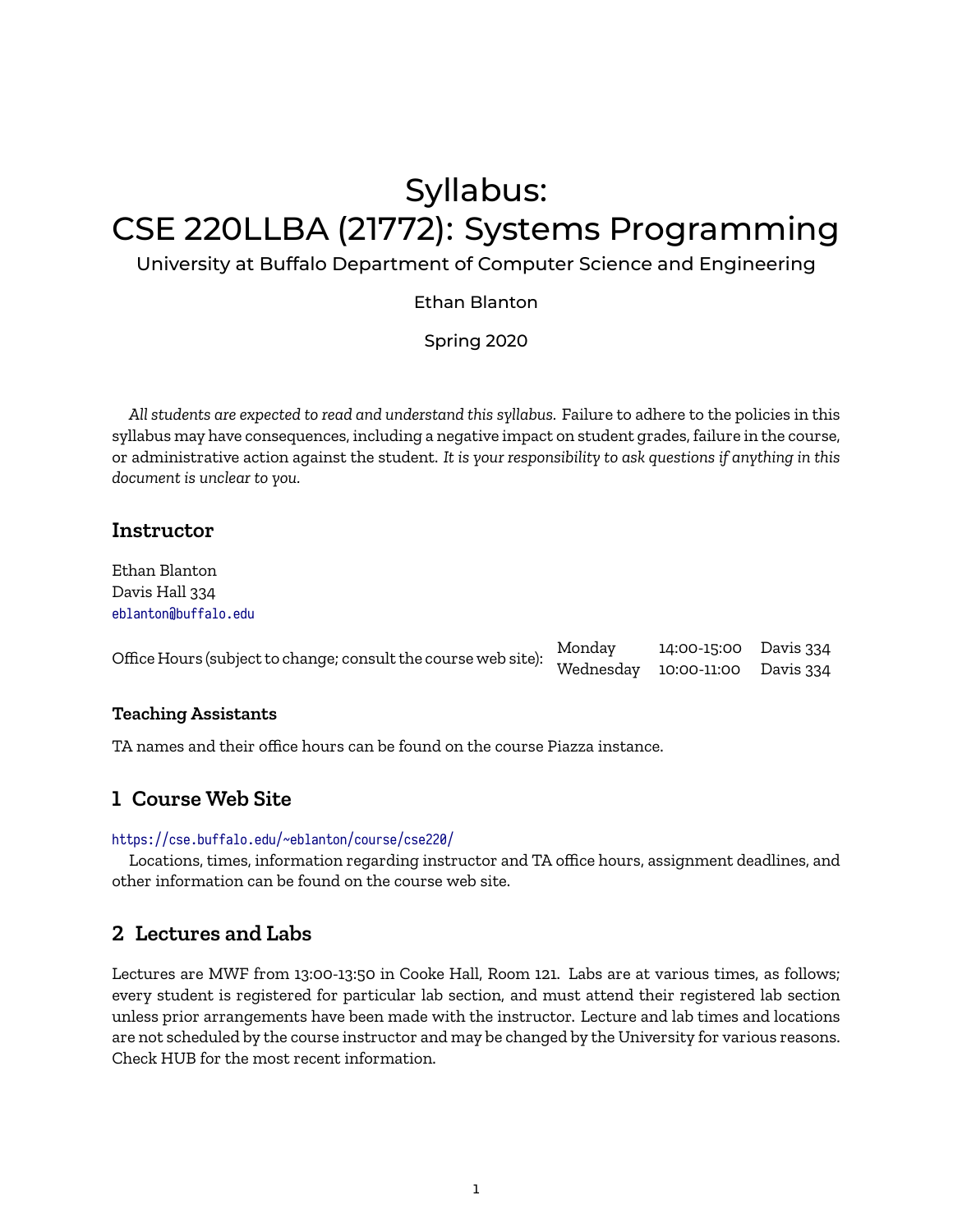| <b>Lab Section</b> | <b>Time and Day</b> | Location |
|--------------------|---------------------|----------|
| Ā٦                 | Tu 10:00-12:00      | Bell 340 |
| A2                 | Tu 12:00-2:00       | Bell 340 |
| A3                 | Mo 6:00-8:00        | Bell 340 |
| A4                 | Th 10:00-12:00      | Bell 340 |
| A5                 | Th 12:00-2:00       | Bell 340 |
| A6                 | Fr 2:00-4:00        | Bell 340 |
| A7                 | Fr 8:00-10:00       | Bell 340 |
| A8                 | Mo 2:00-4:00        | Bell 340 |
| Α9                 | Fr 10:00-12:00      | Bell 340 |

## **3 Course Description**

CSE 220 is a 4 credit course.

This course is an introductory course on computer systems. It introduces computer systems from a programmer's perspective, rather than a system implementer's perspective, which prepares students for more advanced topics that discuss the internals of a computer system (e.g., operating systems or computer architecture). As a result, the focus of the course is teaching programmable interfaces of a computer system as well as how to use them correctly and effectively when writing a program. The topics mainly include hardware/software interfaces (e.g., data representation in memory) and OS/application interfaces (e.g., syscalls). In discussing these topics, the course gives an overview of a complete computer system, the hardware, operating system, compiler, and network, in order to guide students through various components that modern programs rely on to accomplish their intended purposes.

# **4 Course Materials**

There are two required texts for this course. Students are expected to have immediate access to both of these texts throughout the semester.

| Title                                                           | Authors                                 | <b>ISBN</b> |
|-----------------------------------------------------------------|-----------------------------------------|-------------|
| Computer Systems: A Programmer's Perspective<br>(Third Edition) | Bryant and O'Hallaron 978-0-13-409266-9 |             |
| The C Programming Language<br>(Second Edition)                  | Kernighan and Ritchie 978-0-13-110362-8 |             |

Lecture slides will be provided electronically throughout the course of the semester.

Various readings from external sources may be assigned, in which case they will be provided or available through University resources (*e.g.*, the library or periodical subscriptions).

References to materials not required or assigned may be made, and students are encouraged to follow up on these references, but this will not be required for successful completion of the course.

## **5 Communication**

All electronic communication regarding this course must occur in one of two ways: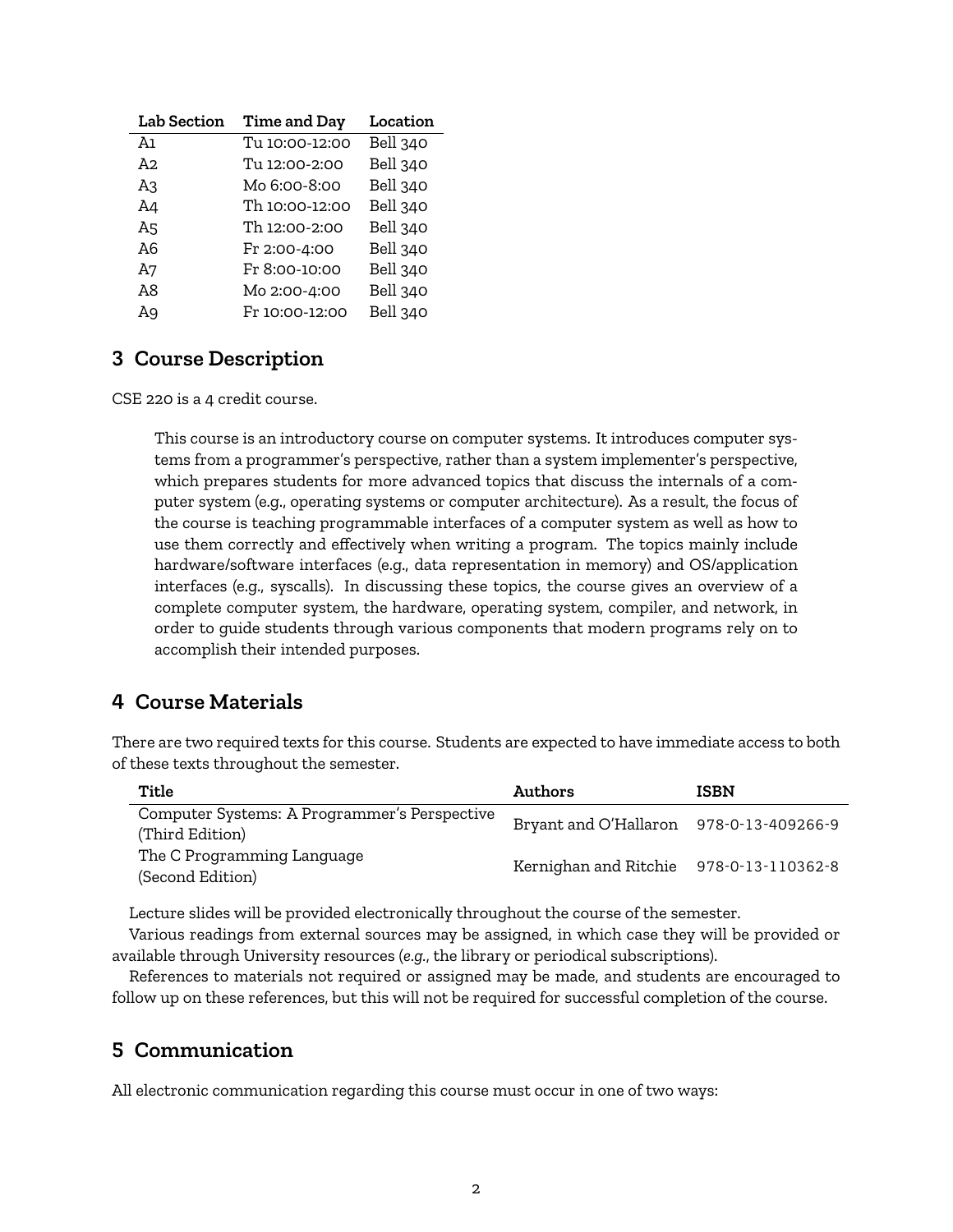- Email using your *official UB email account*, or
- Messages on the course Piazza instance.

For topics of a sensitive nature, please email the course instructor directly from your Universitysupplied email address. Emails from non-University addresses will be disregarded due to privacy concerns and FERPA regulation. For all other contacts, please do **NOT** email the course instructor directly; instead, make a private or public post to Piazza, as appropriate. Private posts of non-sensitive nature should be sent to *all course staff*. This will ensure the most timely possible response. For matters regarding a specific lab section, contact the lab assistants first, as they may be able to help resolve your issue without involving the rest of the course staff.

Students are expected to monitor the course Piazza instance routinely, as important course announcements will be posted to Piazza. Schedule changes, lab and assignment handouts, homeworks, required readings, and other materials may be posted to Piazza, and it is the student's responsibility to keep track of these things. Failure to read Piazza messages will not be accepted as an excuse for missed projects, labs, exams, or other course requirements.

Students will be added to the Piazza instance by the course instructor. If you are not, please contact the instructor by email to rectify this.

### **6 Prerequisites**

• CSE 116. SEAS approved or Intended Majors, CS Minors.

Students are expected to have a firm understanding of the material from CSE 116 at the University at Buffalo and its prerequisites.

### **7 Course Requirements**

The following items are required of every student, and failure to complete them may affect student grades as described in Section [9,](#page-6-0) *Grading Policy*, below.

#### **7.1 General**

Attendance in this course is mandatory, but will not necessarily be directly tracked. Students are responsible for attending every lecture and every meeting of their lab section. It will be assumed that students are familiar with all material presented in class, and any material presented in lecture or lab may appear on any test, quiz, homework assignment, or other evaluation. *Attendance and attention to lecture and lab materials are critical to success in this course.*

A quiz evaluating students' understanding of the University and Department academic integrity policies must be completed by all students, and all students must achieve 100% accuracy on this quiz.

#### **7.2 Assignments**

Several programming assignments will be required of all students. Programming assignments are intended to improve student understanding of the course material as well as demonstrate student mastery of certain core concepts.

Lab activities will be provided every week, which will range from small programming assignments to written activities to group discussions and beyond. Students are expected to participate fully in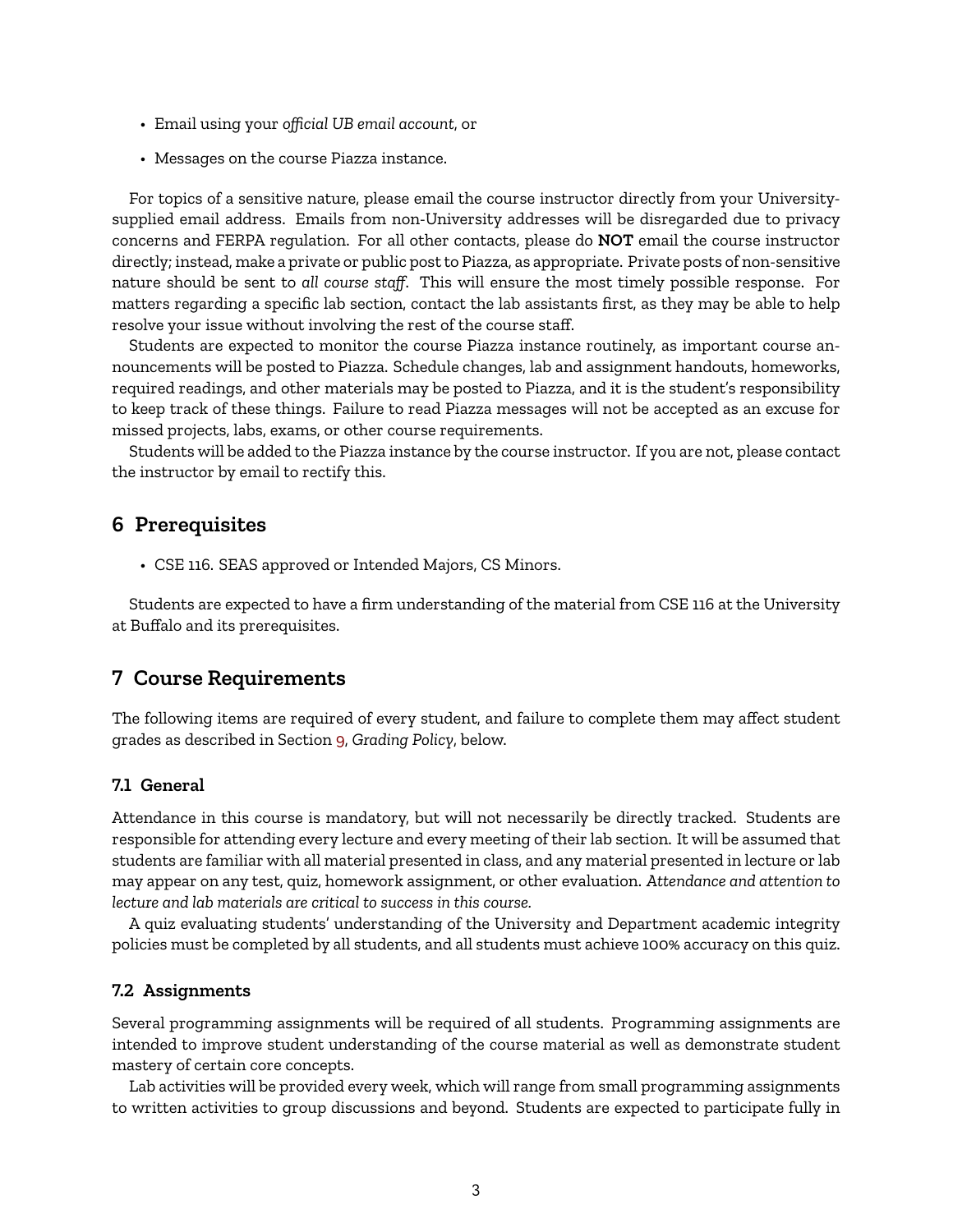lab and will be evaluated accordingly. Course staff will be available in labs to assist students, guide tasks, and present additional course material.

Programming assignments and lab activities, unless otherwise explicitly specified, are *individual projects*, and collaboration between students to complete any such assignment is a violation of the course academic integrity policy.

Written Homework may be assigned, and students are expected to complete any such assignments in a timely fashion, although they will not be graded. These written assignments are intended to allow students to self-evaluate their level of preparedness and mastery of the course material, and students are encouraged to seek assistance from the instructor, teaching assistants, or each other in understanding and completing written assignments.

Readings will be assigned regularly, and students are expected to complete these readings in a timely fashion (no later than one week after they are assigned). Readings are selected to improve student understanding of the course material and/or present auxiliary material that the instructor believes is relevant and important. Material from readings may appear directly or indirectly in assignments, on quizzes, or on exams.

#### **7.3 Tests and Quizzes**

Quizzes may be introduced at any time by the instructor, covering any material previously covered in lectures, readings, or written homework assignments. These quizzes may or may not be announced in advance. (In particular, "pop quizzes" may be utilized to evaluate student attendance, engagement, and present understanding of course material.)

There will be four Lab Exams. Each lab exam will be given in lab, and must be completed during each student's assigned lab section. Lab exams will assess mastery of programming topics that have already been covered in class and that have been used in programming assignments. Lab exams may cover programming techniques or knowledge from any assignment previously submitted or currently outstanding, as well as any material covered in lecture to date.

There will be one midterm and one final exam. The midterm exam will cover all material presented in the course to date, including: lectures, labs, programming assignments, written homework assignments, and assigned readings. The final exam will cover all material covered in the course for the duration of the semester, including: lectures, labs, programming assignments, written homework assignments, and assigned readings.

#### **7.4 Submission Policy**

Programming assignments will be assigned with a deadline. All assignments are to be submitted by this deadline. In the event of any ambiguity in the deadline, times are assumed to be in the *current local time zone of the University*. Penalties for missing this deadline are as follows.

- Projects submitted before the deadline will incur no penalty.
- Projects submitted after the deadline, but within 24 hours of the deadline (excluding Saturday, Sunday, and University holidays) will incur a 20% penalty.
- Projects submitted more than 24 hours after the deadline as described above will not be accepted and will receive no credit.

Neither the instructor nor the teaching assistants will provide assistance for programming assignments after the assigned deadline.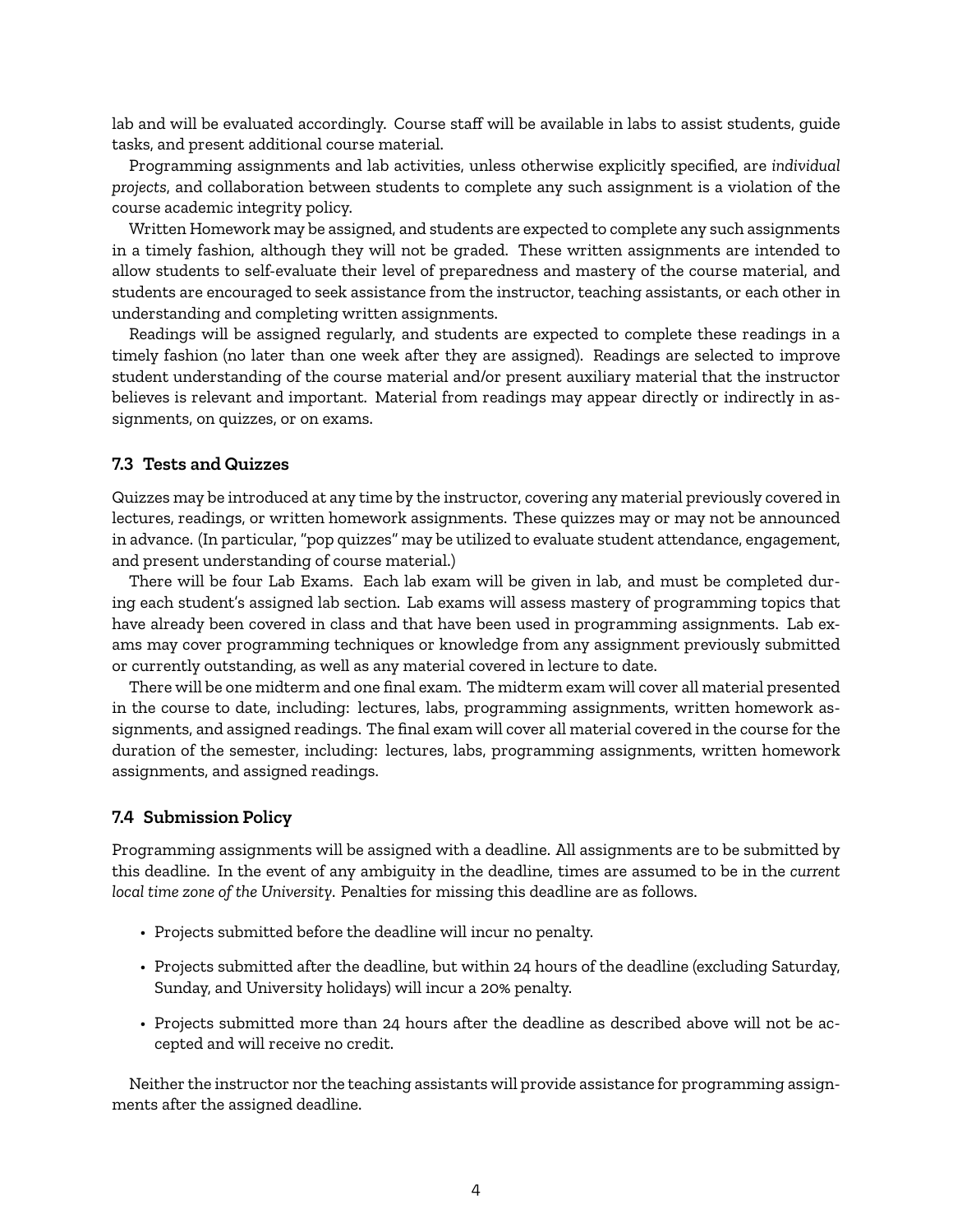Lab activities other than Lab 1 are due 72 hours after the start of lab. Lab 1 is due at 11:59 PM on the second Friday of classes (due to add/drop). No late submissions for lab activities will be accepted.

#### <span id="page-4-0"></span>**7.5 Programming Assignment Re-grading Policy**

If you believe that a programming assignment has been graded incorrectly, you may submit it for re-grading. A request for a re-grade must be submitted within one calendar week of receiving the grade for a project, and must include:

- A copy of the score sheet for the assignment
- A description of the specific error in grading that is being contested
- Relevant code demonstrating the submitted code's correctness or the grading script's incorrectness, if available

Re-grading of programming assignments is intended *only* to address errors in grading. No grades will be improved for any other reason, although they may be reduced; in particular, note that *your grade on any part of the assignment, not just the portion being re-graded, may be reduced* if re-grading discovers additional errors. This includes automated evaluations that passed because they did not trigger bugs that were discovered in manual evaluation for the re-grade.

#### <span id="page-4-1"></span>**7.6 Exam and Quiz Re-grading Policy**

If you believe that an exam or quiz has been graded incorrectly, you may submit it for re-grading. A request for a re-grade must be submitted within one calendar week of the exam or quiz being returned to you, must be submitted in writing to the instructor, and must include:

- The original, unmodified, exam or quiz
- A clear statement of the error *on a separate sheet of paper*

Re-grading of exams and quizzes is intended *only* to address errors in grading. No grades will be improved for any other reason, although they may be reduced if *errors are found in any portion of the assignment, not just the portion being re-graded.* Using re-grading as a bargaining tool to increase your score is likely to result in a lower grade, as the exam will be scrutinized in detail for errors that may have been missed the first time.

#### **7.7 Make-up Policy**

No deadline extensions or make-up work will be permitted except for approved University absences. Please see [the University attendance policy](https://catalog.buffalo.edu/policies/attendance.html) for more information.

No make-up exams will be given whatsoever except for **documented extreme circumstances**. *24 hours of advance notice via e-mail or telephone contact (voice mail is permitted) must be provided if at all possible* before missing an exam session. If advance notice is not possible, documentation supporting this must be provided. Absence from an exam session due to illness **must** be supported by a note from a physician specifying that the student was too ill and/or contagious to attend on the exam date.

*You are responsible for remembering and attending exam sessions.* Please use extra assistance to remind yourself if necessary.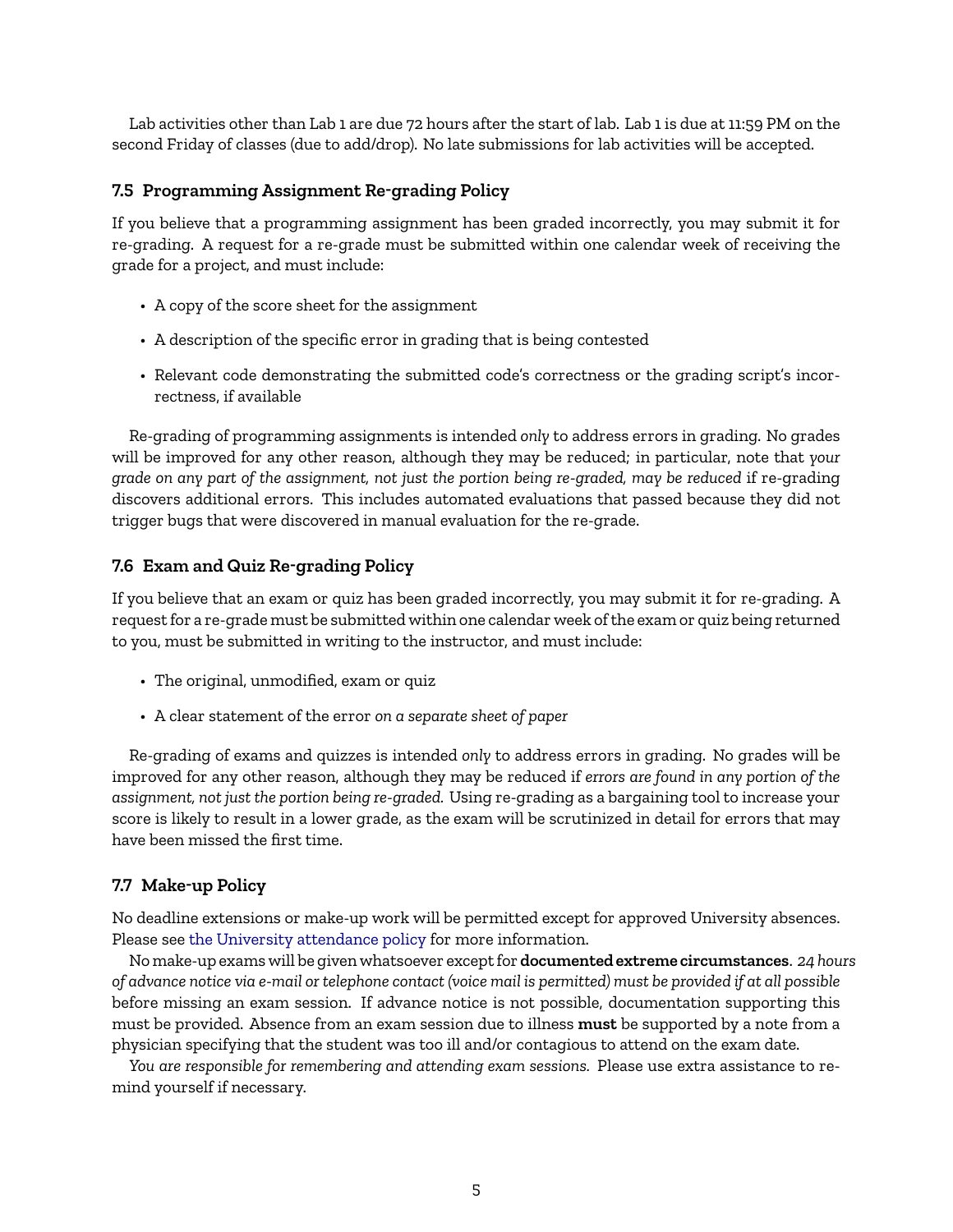# **8 Course Schedule**

The course schedule, including exam dates and times, is provided here for convenience. Note that course staff do not schedule many of the following items, including final exam time and location. *You are responsible for verifying your final exam time and location on HUB.* Inclement weather, local emergencies, unsafe building and/or campus environments, or other circumstances may cause the University to change this schedule. Course progress and pedagogical concerns may cause rescheduling of lectures, exams, and activities. You will be notified via Piazza or UB Email of changes within the control of course staff. Course staff will attempt to keep you appraised of changes outside of staff control, but you are responsible for monitoring University communications to this effect.

*You are responsible for monitoring any changes to this schedule, according to communications from course staff or the University. Failure to be aware of schedule changes is not sufficient reason for extended deadlines, make-up exams, or other accommodations.*

| Date        | Description                         | Reading                                     |  |
|-------------|-------------------------------------|---------------------------------------------|--|
| 2020-01-27  | Introduction                        | K&R Introduction                            |  |
| 2020-01-29  | Introduction to C                   | K&R Ch. 1                                   |  |
| 2020-01-31  | C - Variables, Strings, and Loops   | K&R Ch. 1: 1.9, 1.10; Ch. 2: Intro, 2.1-2.4 |  |
| 2020-02-03  | C - Conditionals and Control Flow   | K&R Ch. 3: 3.1-3.4                          |  |
| 2020-02-05  | C - Control flow                    | K&R 3.1 - 3.7                               |  |
| 2020-02-07  | C - Memory and Pointers             | K&R Ch. 5: Intro, 5.1-5.4                   |  |
| 2020-02-07  | Programming Assignment 0 is due     |                                             |  |
| 2020-02-10  | <b>Programming Practices</b>        |                                             |  |
| 2020-02-12  | A Tour of Computer Systems          | CS:APP Ch. 1: 1.1-1.7                       |  |
| 2020-02-14  | Structs and Dynamic Allocation      | K&R Ch. 5: 5.7, Ch. 6: Intro, 6.1-6.7;      |  |
|             |                                     | CS:APP Ch. 3: 3.8.1, 3.8.2, 3.9.1, 3.9.3    |  |
| 2020-02-17  | Lab Exam 1 (in-lab)                 |                                             |  |
| (week)      |                                     |                                             |  |
| 2020-02-17  | Structs and Dynamic Allocation      | ditto                                       |  |
| 2020-02-19  | Integers and Integer Representation | CS:APP Ch. 2: Intro, 2.1 through 2.1.3,     |  |
|             |                                     | 2.2                                         |  |
| 2020-02-21  | Integers and Integer Representation | ditto                                       |  |
| 2020-02-21  | Programming Assignment 1 is due     |                                             |  |
| 2020-02-24  | <b>Floating Point Numbers</b>       | CS:APP Ch. 2: 2.4 Intro, 2.4.1-2.4.3,       |  |
|             |                                     | 2.4.6, 2.5                                  |  |
| 2020-02-26  | Alignment, Padding, and Packing     | K&R Ch. 5: 5.5-5.7                          |  |
| 2020-02-28  | Alignment, Padding, and Packing     | ditto                                       |  |
| 2020-03-02  | <b>Bitwise Operations</b>           | K&R Ch. 2: 2.9, Appendix A: A7.4.6, A7.8,   |  |
|             |                                     | A7.11-A7.13; CS:APP Ch. 2: 2.1.6, 2.1.7     |  |
| 2020-03-04  | Process Layout                      | K&R Ch. 4; CS:APP Ch. 3: 3.7 Intro, 3.7.1   |  |
| 2020-03-06  | Process Layout                      | ditto                                       |  |
| 2020-03-06  | Programming Assignment 2 is due     |                                             |  |
| 2020-03-09  | Midterm Review                      |                                             |  |
| 2020-03-11  | Midterm Examination (in-class)      |                                             |  |
| 2020-03-13  | Live Coding (PA2)                   |                                             |  |
| 2020-03-16- | <b>Spring Recess</b>                |                                             |  |
| 2020-03-21  |                                     |                                             |  |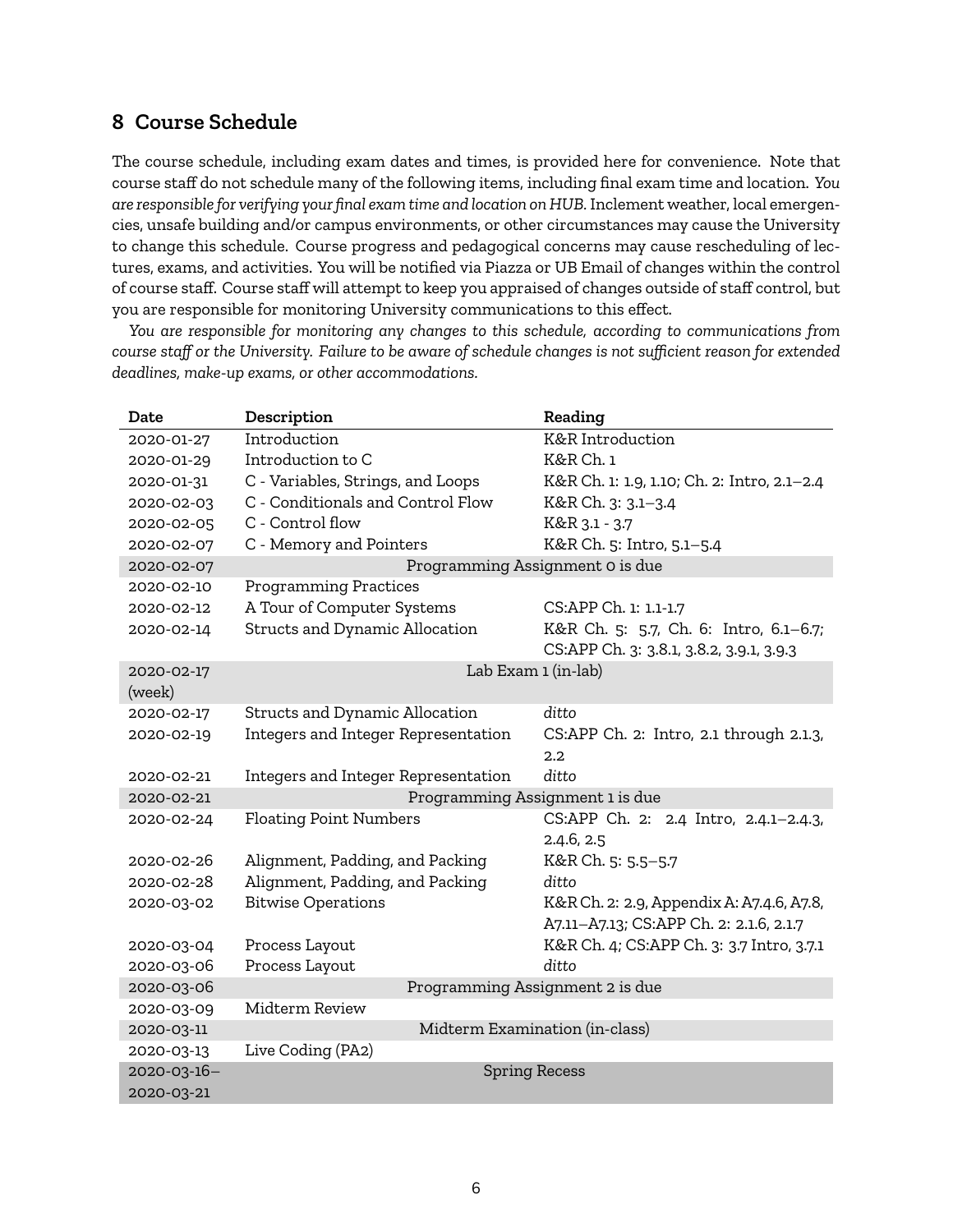| 2020-03-23<br>(week) | Lab Exam 2 (in-lab)                 |                                            |  |
|----------------------|-------------------------------------|--------------------------------------------|--|
| 2020-03-23           | The Compiler and Toolchain          | CS:APP Ch. 1: Intro, 1.1-1.4               |  |
| 2020-03-25           | Midterm Exam Walkthrough            |                                            |  |
| 2020-03-27           | <b>Compiler Optimization</b>        | CS:APP Ch. 5: Intro, 5.1, 5.4-5.6          |  |
| 2020-03-30           | <b>Compiler Optimization</b>        | ditto                                      |  |
| 2020-04-01           | Dynamic Memory Allocation           | CS:APP Ch. 9: 9.9                          |  |
| 2020-04-03           | Dynamic Memory Allocation           | ditto                                      |  |
| 2020-04-03           |                                     | Programming Assignment 3 is due            |  |
| 2020-04-06           | Development Strategies (ptrmath)    |                                            |  |
| 2020-04-08           | Caching                             | CS:APP Ch. 6: Intro, 6.1-6.4               |  |
| 2020-04-10           | Virtual Memory                      | CS:APP Ch. 1: 1.7.3; Ch. 9: Intro, 9.1-9.4 |  |
| 2020-04-13           |                                     | Lab Exam 3 (in-lab)                        |  |
| (week)               |                                     |                                            |  |
| 2020-04-13           | Virtual Memory                      | ditto                                      |  |
| 2020-04-15           | Processes, Threads, and Concurrency | CS:APP Ch. 8: 8.2, Ch. 12: Intro, 12.1,    |  |
|                      |                                     | 12.3                                       |  |
| 2020-04-17           | Processes, Threads, and Concurrency | ditto                                      |  |
| 2020-04-20           | Races and Synchronization           | CS:APP Ch. 12: 12.4-12.7                   |  |
| 2020-04-22           | Races and Synchronization           | ditto                                      |  |
| 2020-04-24           | POSIX Threads and Synchronization   | CS:APP Ch. 12: 12.3                        |  |
| 2020-04-24           | Programming Assignment 4 is due     |                                            |  |
| 2020-04-27           | System I/O                          | CS:APP Ch. 10: Intro, 10.1-10.4, 10.10-    |  |
|                      |                                     | 10.12                                      |  |
| 2020-04-29           | System I/O                          | ditto                                      |  |
| 2020-05-01           | Exceptions                          | CS:APP Ch. 8: Intro, 8.1                   |  |
| 2020-05-04           |                                     | Lab Exam 4 (in-lab)                        |  |
| (week)               |                                     |                                            |  |
| 2020-05-04           | <b>Advanced Systems Topics</b>      |                                            |  |
| 2020-05-06           | <b>Advanced Systems Topics</b>      |                                            |  |
| 2020-05-08           | <b>Final Review</b>                 |                                            |  |
| 2020-05-08           |                                     | Programming Assignment 5 is due            |  |
| 2020-05-13           | Final Examination                   |                                            |  |

# <span id="page-6-0"></span>**9 Grading Policy**

No "I" (Incomplete) grades will be given for this course except for **documented extreme circumstances** or situations required by University policy. *Failure to complete work on time does not constitute an extreme circumstance.*

Grades will not be changed at the end of the semester for any reason other than a documented error in grading according to the policies outlined in Section [7.5](#page-4-0) and Section [7.6](#page-4-1). No grade negotiation will be permitted. In particular, no grades will be changed to preserve scholarships, fellowships, University positions, immigration status, internship or job offers, or any other outside factor. Grades reflect student performance and mastery of course material.

The credit breakdown for the course will be as follows: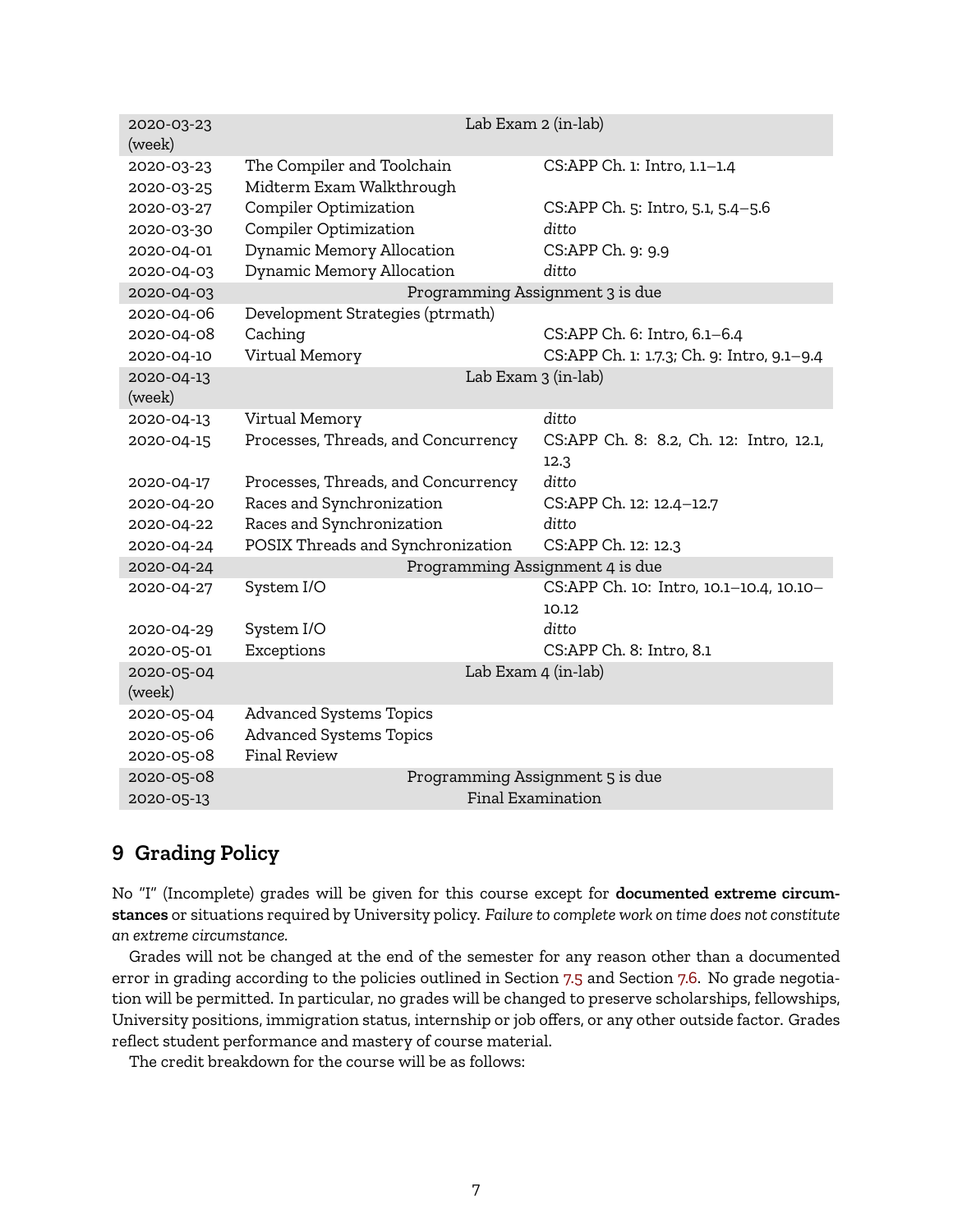| <b>Course Requirement</b>                  | <b>Course Grade</b> | Percent |
|--------------------------------------------|---------------------|---------|
| Less than 100% on Academic Integrity quiz  | F                   | N/A     |
| Less than 100% on Lab 01                   | F                   | N/A     |
| Less than 60% average on Exams & Lab Exams | F                   | N/A     |
| Quizzes                                    | 1 Letter Grade      | N/A     |
| Programming Assignment 0                   |                     | 5%      |
| Programming Assignment 1                   |                     | 5%      |
| Programming Assignment 2                   |                     | 5%      |
| Programming Assignment 3                   |                     | 5%      |
| Programming Assignment 4                   |                     | 10%     |
| Programming Assignment 5                   |                     | 5%      |
| Lab Activities                             |                     | 10%     |
| Lab Exams                                  |                     | 20%     |
| Midterm Exam                               |                     | 15%     |
| Final Exam                                 |                     | 25%     |

Note that this adds to 105%. This means that students who do all of their assigned, graded work have the opportunity to receive up to 5% extra credit in the course.

Failure to submit the Academic Integrity quiz with complete correctness (100% credit) or failure to submit Lab 01 with complete correctness (100% credit) will result in failure of the course. You may submit both of these assignments as many times as required to achieve complete correctness.

Failure to achieve a 60% or better average across all exams and lab exams will result in failure of the course. This is an *un-weighted average*; the final, midterm, and each of the four lab exams are weighted equally for this condition.

Quizzes, if any, will not be assigned a percentage of the final grade, but poor performance may detriment your final grade by (at most) one full letter grade. (That is, an A- would become B-, a Bwould become C-, *etc.*)

Final grades will be assigned from the above percentages as follows, although a curve of the instructor's choice may be applied if the instructor deems it warranted. Lower percentages are inclusive, upper percentages (excepting 100%) are not; that is, a 90.0% would be an A-, not a B+.

| A 95-+ %  | C+ 77-80% |
|-----------|-----------|
| A- 90-95% | C 73-77%  |
| B+ 87-90% | C- 70-73% |
| B 83-87%  | D+ 67-70% |
| B- 80-83% | D 63-67%  |
|           | F 0-63%   |

### **10 Classroom Expectations**

Students are expected to behave in a way that is respectful to their fellow students and the course staff. The University at Buffalo has a [list of behavioral expectations](https://catalog.buffalo.edu/policies/obstruction.html) that includes:

- Attending classes and paying attention. Students should not ask an instructor in class to go over material they missed by skipping a class or not concentrating.
- Not coming to class late or leaving early. If a student has to enter a class late, he or she should do so quietly and should not disrupt the class by walking between the class and the instructor. Students should not leave class unless it is an absolute necessity.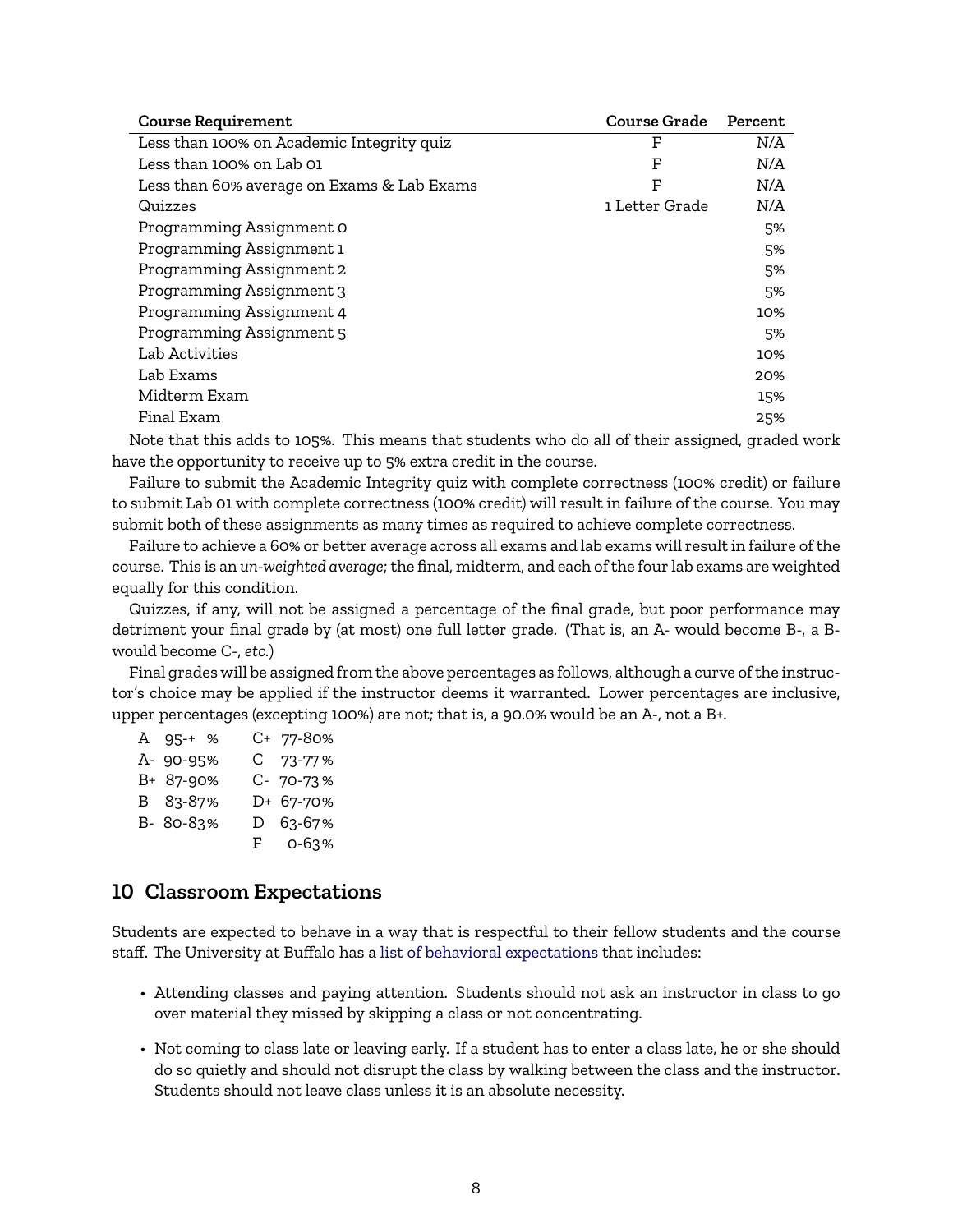- Not talking with other classmates while the instructor or another student is speaking. If a student has a question or comment, he or she should raise a hand, rather than starting a conversation about it with a neighbor.
- Showing respect and concern for others by not monopolizing class discussion. Students must allow others time to give their input and ask questions. Students should not stray from the topic of class discussion.
- Not eating and drinking during class time.
- Turning off electronic devices including cell phones, pagers, and watch beepers.
- Avoiding audible and visible signs of restlessness. These are both rude and disruptive to the rest of the class.
- Focusing on class material during class time. Sleeping, talking to others, doing work for another class, reading the newspaper, checking email, and exploring the Internet are unacceptable and can be disruptive.
- Not packing bookbags or backpacks to leave until the instructor has dismissed class.

In addition to this list, students should minimize their use of laptop computers, tablets, and smart devices. Note-taking and the use of assistive technologies are appropriate, but web browsing, watching videos, chat programs, *etc.*, are inappropriate behavior for the classroom.

# **11 Academic Integrity**

Students will abide by the [CSE Academic Integrity Policy,](https://engineering.buffalo.edu/computer-science-engineering/information-for-students/policies/academic-integrity.html) the [University Academic Integrity Policy,](https://catalog.buffalo.edu/policies/integrity.html) and the Undergraduate or Graduate amendments thereof, as appropriate.

The Academic Integrity policy for this course, and my other courses, can be found [on my web site,](https://cse.buffalo.edu/~eblanton/policy/academic_integrity/) under Policies. You should read it for additional information and clarifications not found here.

All resources used in completing assignments for this class*must be given appropriate attribution*, and the *only resources allowed for the completion of programming assignments without specific permission* are as follows.

- The required course textbook *Computer Systems: A Programmer's Perspective*, Third Edition, by Bryant and O'Hallaron
- The required course textbook *The C Programming Language,* by Kernighan and Ritchie
- Lecture material from this course
- Required or recommended readings from lecture material
- Man and info pages from the course virtual machine

In particular, Stack Exchange, code from other students in the course or students who have completed this course or related courses at other universities in previous semesters, GitHub repositories, code or algorithms from other web sites or books, and other resources are not allowed without explicit permission from the instructor.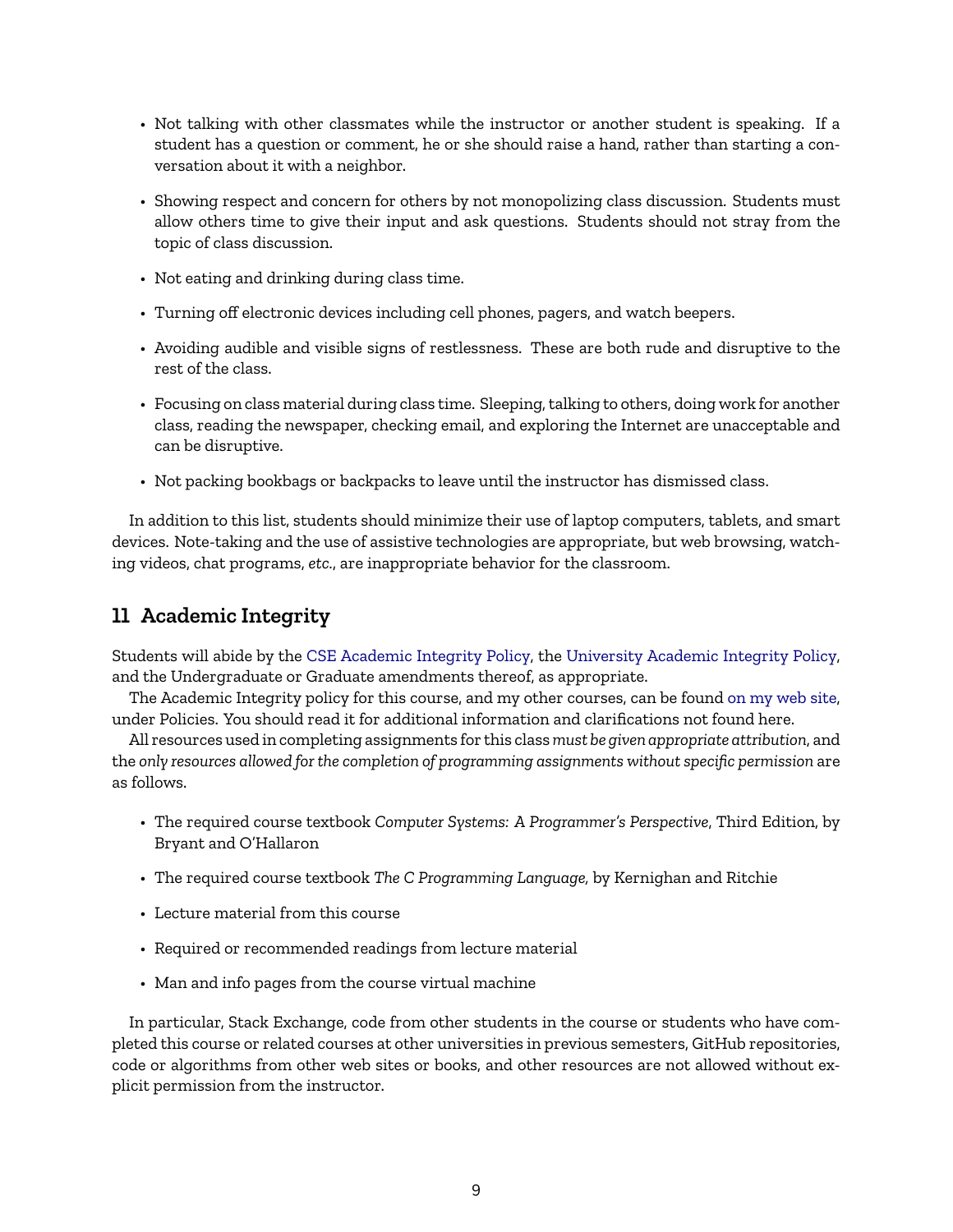If there is any question about whether a resource is acceptable for use in completing a course assignment, students are encouraged to ask the instructor or a TA *before* making use of it. Asking about a resource is **not** a violation of academic integrity, even if the resource is not allowed for the course.

Violation of these policies will result in a failing grade for the course and referral upward for additional sanctions according to University policy.

#### **11.1 Academic Integrity Amnesty**

A student who has committed a violation of this academic integrity policy may receive limited amnesty for the violation by *notifying me, in writing,* of the violation **before I have begun to assess the violating assignment**. This notification must include the student's name, person number, UBITname, and state the assignment in question and the nature of the violation. Upon submitting such a statement, the student will receive no credit for the violating assignment, but *no further sanctions will be taken, and the violation will not be reported*. Once I have begun assessing the assignment in question, no such statements will be permitted. Since it may not be obvious to students when assessment begins, such statements should be submitted as soon as possible after the violation occurs. While assessment may begin at any time, in general I will not look at student submissions until a project deadline has passed.

See my online Academic Integrity Policy for an example scenario and more information.

#### **12 Program Outcomes and Competencies**

This course is required in both the BS Computer Engineering program, accredited by the Engineering Accreditation Commission (EAC) of ABET, and the BS Computer Science program, accredited by the Computing Accreditation Commission (CAC) of ABET.

The course introduces students to the following CAC student outcomes, for which graduating students must demonstrate:

- (CAC-1) Analyze a complex computing problem and apply principles of computing and other relevant disciplines to identify solutions.
- (CAC-2) Design, implement, and evaluate a computing-based solution to meet a given set of computing requirements in the context of the program's discipline.
- (CAC-6) Apply computer science theory and software development fundamentals to produce computing-based solutions.

The course introduces students to the following EAC student outcomes, for which graduating students must demonstrate:

- (EAC-1) an ability to identify, formulate, and solve complex engineering problems by applying principles of engineering, science, and mathematics
- (EAC-7) an ability to acquire and apply new knowledge as needed, using appropriate learning strategies

|  |  | CAC $1  $ CAC $2  $ CAC $6  $ EAC $1  $ EAC $7  $ Assessment Types |
|--|--|--------------------------------------------------------------------|
|  |  | Programming Assignments                                            |
|  |  | Lab Activities                                                     |
|  |  | Exams                                                              |

#### Student outcomes will be evaluated as follows.